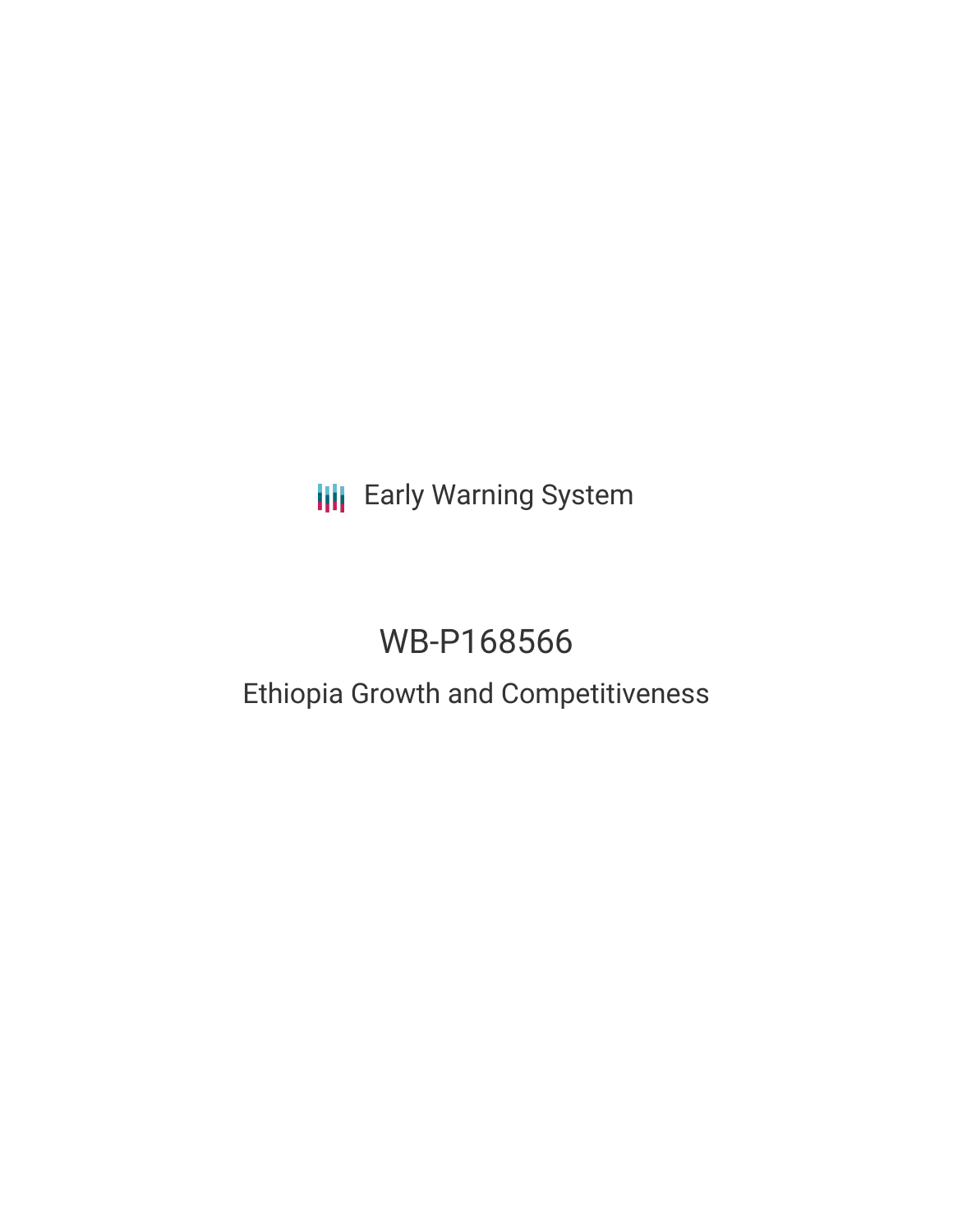

#### **Quick Facts**

| <b>Countries</b>               | Ethiopia                                                                               |
|--------------------------------|----------------------------------------------------------------------------------------|
| <b>Financial Institutions</b>  | World Bank (WB)                                                                        |
| <b>Status</b>                  | Active                                                                                 |
| <b>Bank Risk Rating</b>        | U                                                                                      |
| <b>Voting Date</b>             | 2018-10-30                                                                             |
| <b>Borrower</b>                | Federal Democratic Republic of Ethiopia - Ministry of Finance and Economic Cooperation |
| <b>Sectors</b>                 | Finance, Industry and Trade                                                            |
| <b>Investment Amount (USD)</b> | \$1,200.00 million                                                                     |
| <b>Project Cost (USD)</b>      | \$1,200,00 million                                                                     |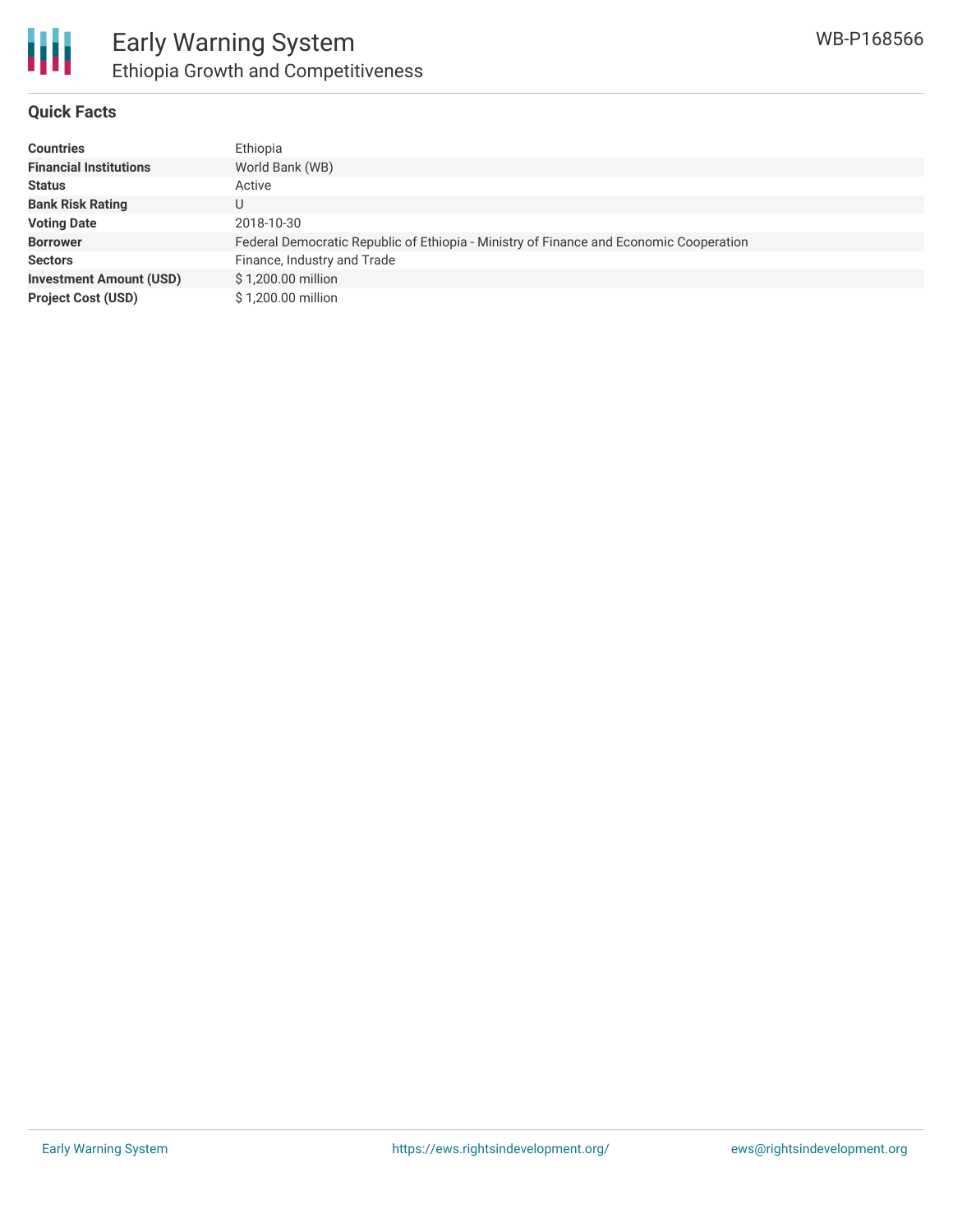

#### **Project Description**

The development objective of the Growth and Competitiveness Programmatic Development Policy Financing (DPF) Project for Ethiopia is structured around three strategic pillars: (i) maximizing finance for development; (ii) boosting competitiveness through a better environment for the private sector; and (iii) enhancing public transparency and accountability to promote good governance. It supports the implementation of the government's second growth and transformation plan (GTP II) 2016- 2020 and advances Ethiopia's strategic vision for becoming a lower-middle-income country by 2025. The DPF supports the acceleration of the government's reform program under GTP II by taking actions to open the private sector for competition and foreign participation, reform state-owned enterprise (SOE) sector, and put the economy on a fiscally sustainable path. The presented operation is aligned with both the World Bank Group (WBG) country partnership framework (CPF) 2018-2022 for Ethiopia and the WBG's twin goals of boosting shared prosperity and ending extreme poverty.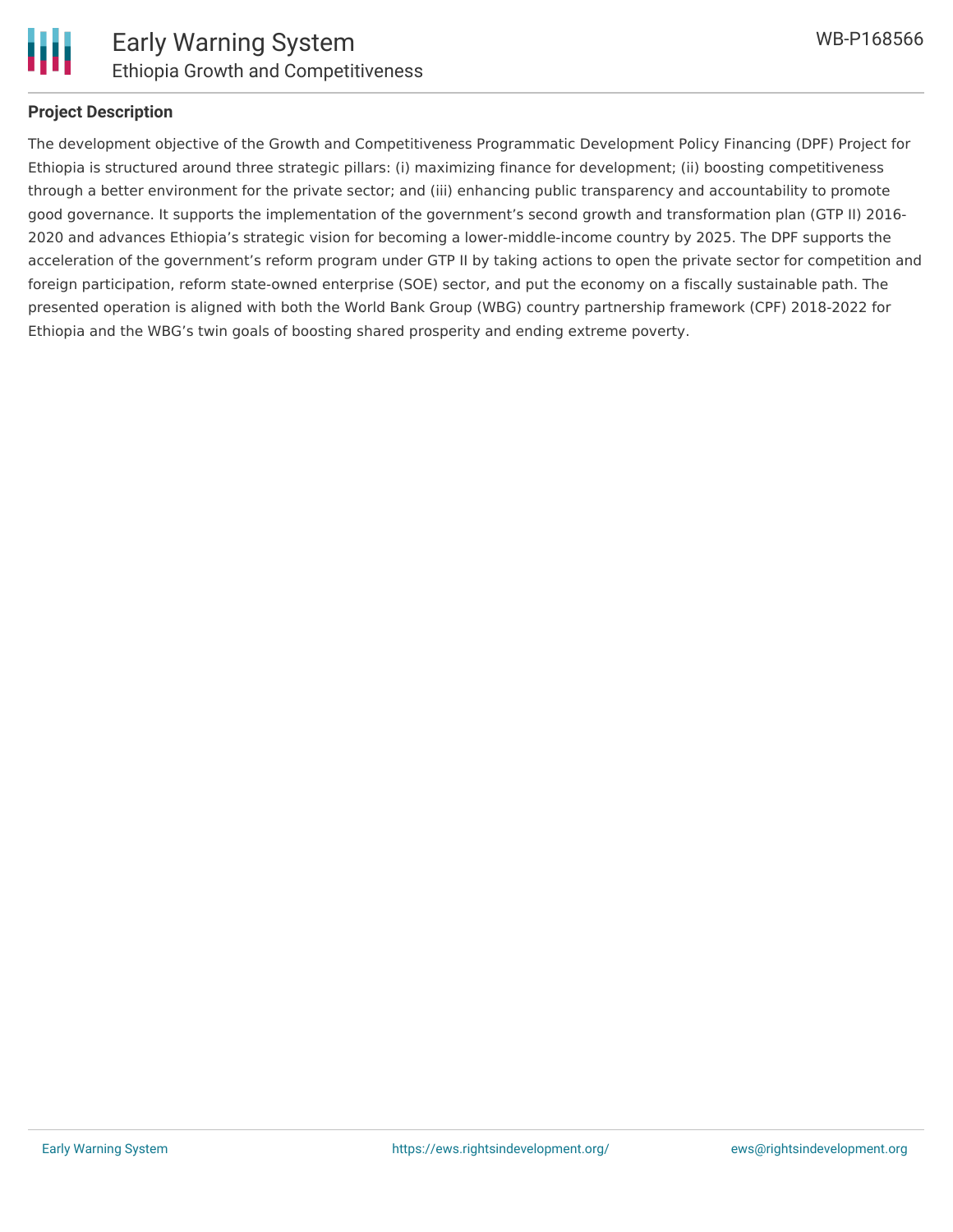#### **Investment Description**

World Bank (WB)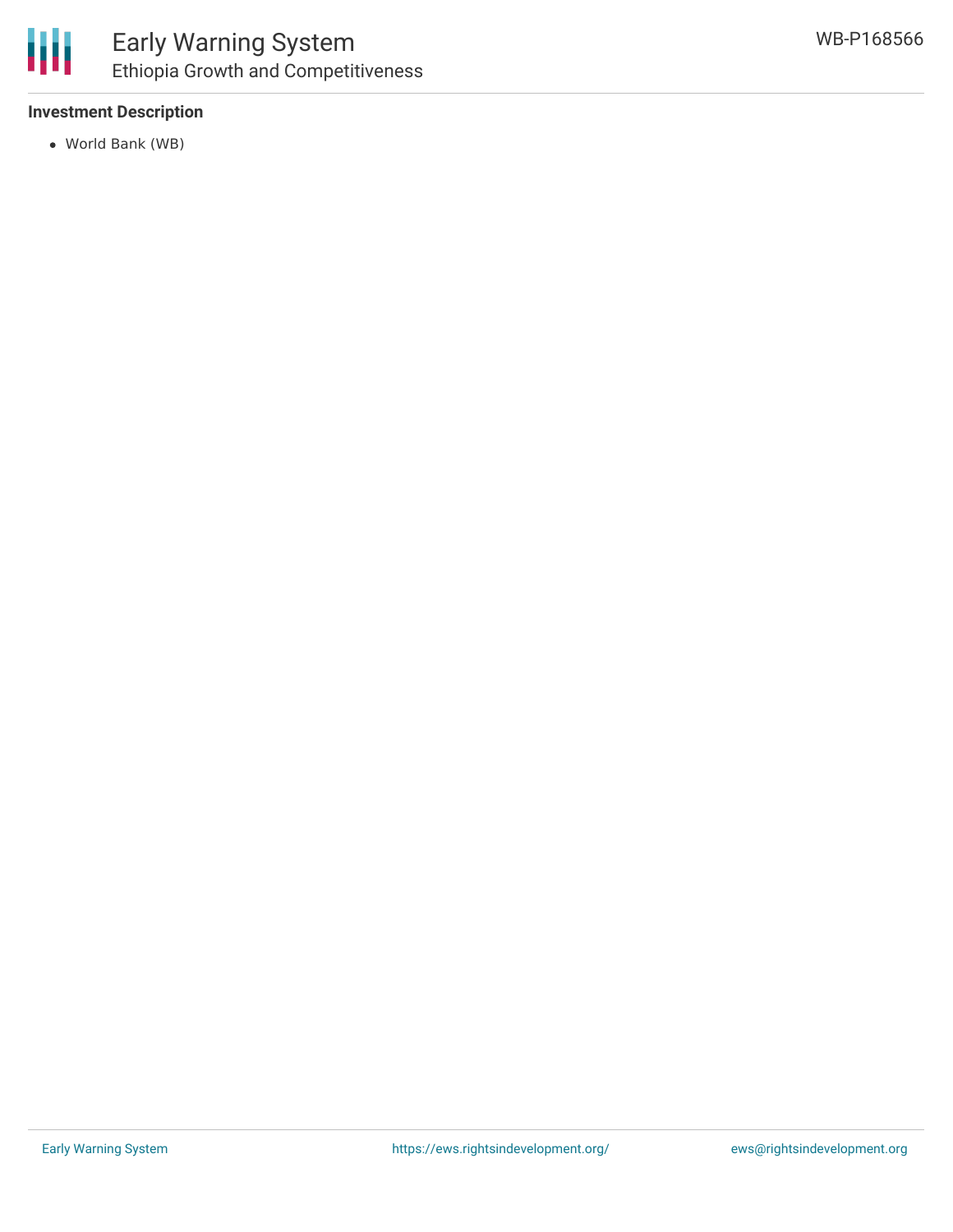

#### **Contact Information**

Federal Democratic Republic of Ethiopia - Ministry of Finance and Economic Cooperation H.E. Dr. Abraham Tekeste Minister atekeste@mofed.gov.et

H.E. Dr. Yinager Dessie Governor, National Bank of Ethiopia yinagerdessie@yahoo.com

H.E. Ato Fisseha Aberra Director, IFCooperation Directorate faberrak@gmail.com

ACCOUNTABILITY MECHANISM OF WORLD BANK

The World Bank Inspection Panel is the independent complaint mechanism and fact-finding body for people who believe they are likely to be, or have been, adversely affected by a World Bank-financed project. If you submit a complaint to the Inspection Panel, they may investigate to assess whether the World Bank is following its own policies and procedures for preventing harm to people or the environment. You can contact the Inspection Panel or submit a complaint by emailing ipanel@worldbank.org. You can learn more about the Inspection Panel and how to file a complaint at: http://ewebapps.worldbank.org/apps/ip/Pages/Home.aspx.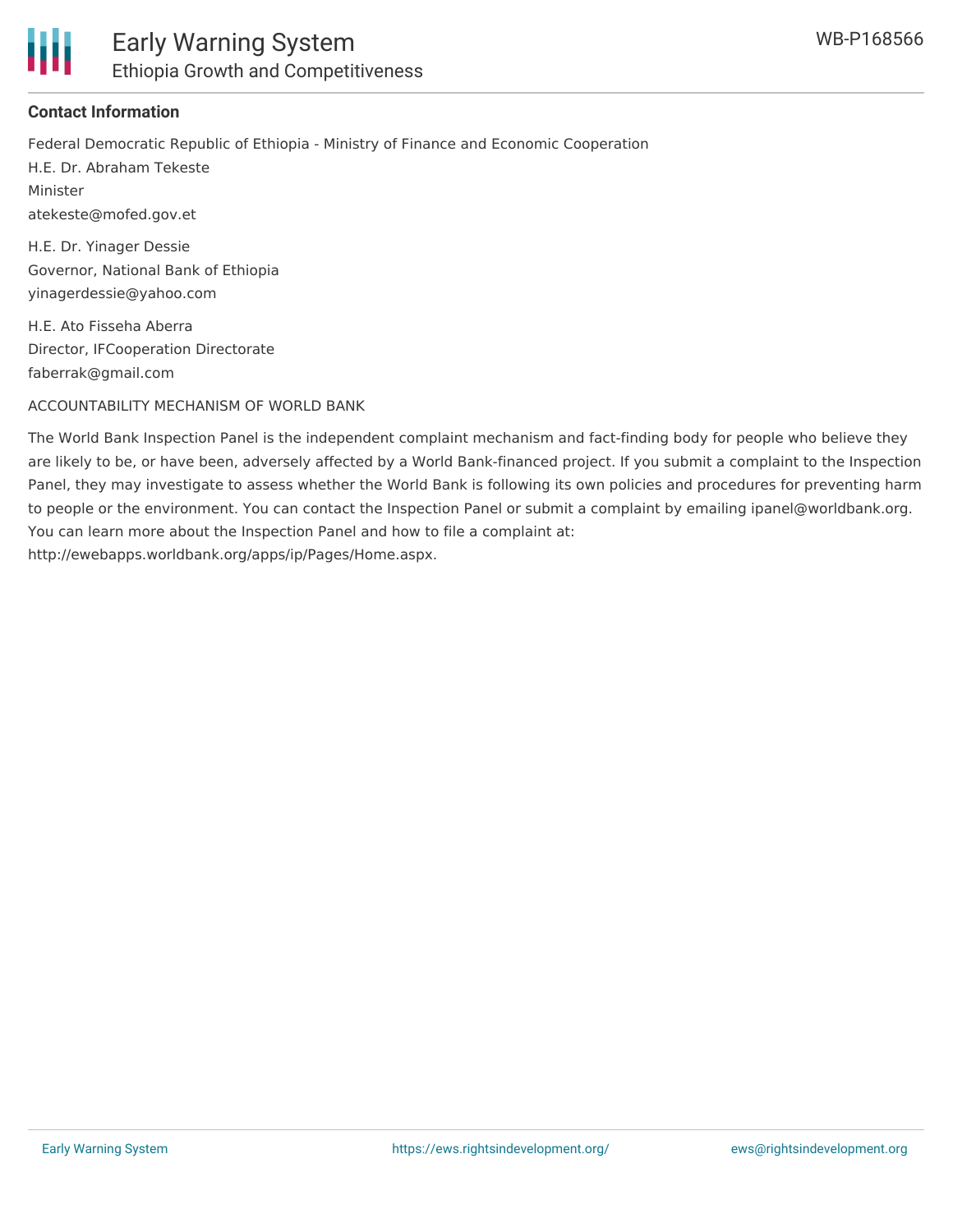

### Early Warning System Ethiopia Growth and Competitiveness

#### **Bank Documents**

- Appraisal Program Information Document (PID) Ethiopia Growth and [Competitiveness](https://ewsdata.rightsindevelopment.org/files/documents/66/WB-P168566.pdf) P168566 (Englis [Original Source]
- Concept Program Information Document (PID) Ethiopia Growth and [Competitiveness](https://ewsdata.rightsindevelopment.org/files/documents/66/WB-P168566_Yf8FVXM.pdf) P168566 (English) [Original Source]